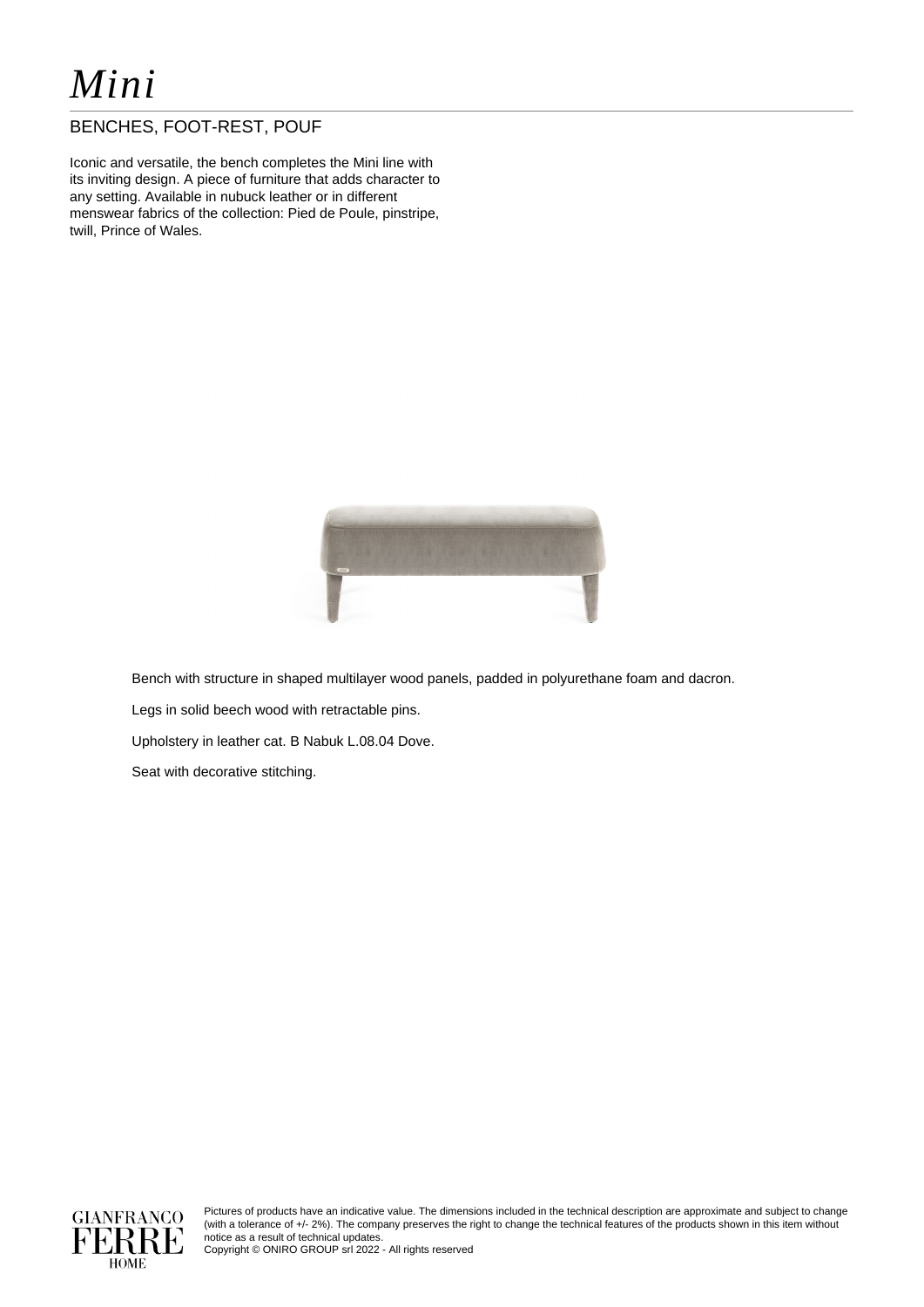# *Mini Dimensions*

## BENCHES, FOOT-REST, POUF

Bench with structure in shaped multilayer wood panels, padded in polyurethane foam and dacron.

Legs in solid beech wood with retractable pins.

Upholstery in fabric or leather from the collection.

Seat with decorative stitching.

**MIN.561.C**

Bench for bed

**Standard features** L 120 D 45 H 45 cm L 47.24 D 17.72 H 17.72 in



Pictures of products have an indicative value. The dimensions included in the technical description are approximate and subject to change (with a tolerance of +/- 2%). The company preserves the right to change the technical features of the products shown in this item without notice as a result of technical updates.